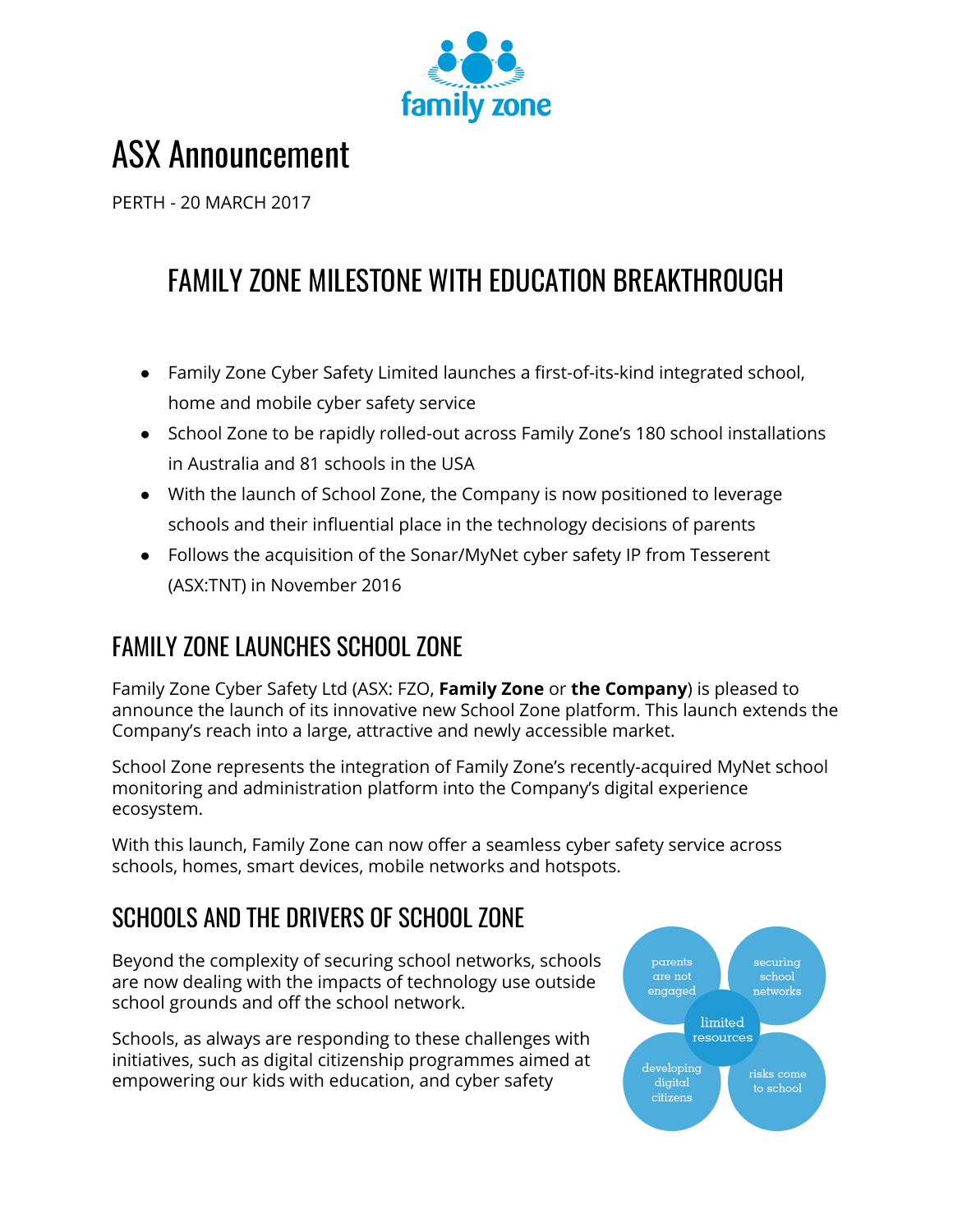

programmes aimed at building awareness and engagement within the broader school community.

The Company has designed the Family Zone ecosystem to support the schools of tomorrow. The Company has strategically developed a suite of cyber security and cyber safety products which work together to create a cyber safe and savvy generation.



## WHAT IS SCHOOL ZONE?

School Zone is a cyber security and student welfare service. School Zone keeps students safe and secure when they're using the school's network and Internet services and provides the tools they need to become good digital citizens.

Features and benefits of Schools Zone:

- $\rightarrow$  Keeps students safe when online on the school network;
- $\rightarrow$  Includes innovative digital citizenship programmes;
- $\rightarrow$  Allows schools to manage and deliver on their duty of care;
- $\rightarrow$  Allows student welfare staff to identify and intervene with students at risk
- $\rightarrow$  Empowers teachers in the classroom to moderate internet access;
- ➔ Improves teaching and learning outcomes; and
- $\rightarrow$  Protects the school network from cyber threats.

Additionally, School Zone is integrated into the Family Zone ecosystem which offers schools a world first capability to:

- → Extend their duty of care to personal student devices brought to school;
- $\rightarrow$  Obtain visibility into risks within the broader school community;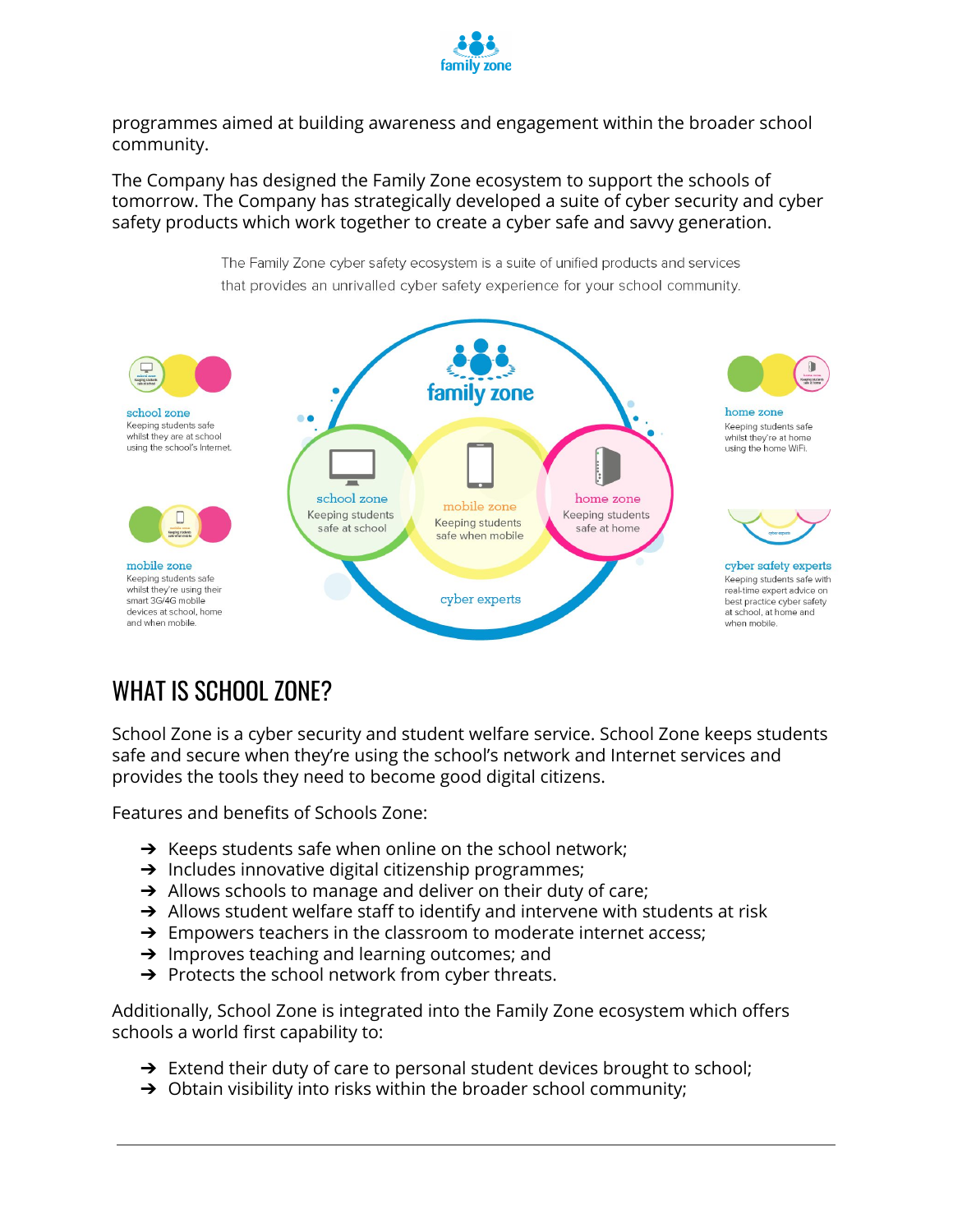

- → Obtain and leverage the recommendations, advice and support of cyber experts and educators;
- $\rightarrow$  Engage with students and parents within the school community to set usage expectations and measure and alert them; and
- $\rightarrow$  Assess the level of engagement in cyber safety by parents across the school community.

| ●●●●●● InVision 全                              | 8:00 PM                     |                       |                                |                                | 100%                                                            |
|------------------------------------------------|-----------------------------|-----------------------|--------------------------------|--------------------------------|-----------------------------------------------------------------|
| <b>ion</b> school zone                         | $\equiv$                    |                       |                                |                                | A adam.davies@qa.tesserent.com<br>噩                             |
| MyDesk                                         | MyDesk [From: Oct 23, 2016] |                       |                                |                                |                                                                 |
| 4D MyActivity                                  |                             | Digital Citizenship   | <b>Unsafe Apps</b>             | Cyber Safety                   |                                                                 |
| MyReports<br>nill                              | Year 7                      | 75%<br>COMPLIANT<br>Œ | 35<br>$_{\mathbb{O}}$          | 25%<br>UNPROTECTED<br>ĉ        |                                                                 |
| $\widehat{f}$<br>MyWelfare<br>门<br>MyClassroom | Year 8                      | 75%<br>COMPLIANT<br>Œ | 35<br>$\odot$                  | 25%<br>Ĝ                       | <b>Your Cyber Safety Expert</b><br>3103 Communications          |
| 요<br>MyGuest                                   |                             |                       | <b>KIDS AT RISK</b>            | <b>UNPROTECTED</b>             | Family Zone Blog and                                            |
| $\hat{I}$<br>n<br><b>MyFiles</b><br>uploader   | Year 9                      | 75%<br>COMPLIANT<br>Œ | 35<br>KIDS AT RISK<br>O        | 25%<br>UNPROTECTED<br>A        | <b>Expert Advice for Schools</b>                                |
| $\boxtimes$ MyMail<br>裕<br>MyAdmin             | Year 10                     | 75%<br>Œ<br>COMPLIANT | 35<br>C<br><b>KIDS AT RISK</b> | 25%<br>â<br><b>UNPROTECTED</b> | Cyber Insecurity: The harmful<br>impact of vanity apps on child |
|                                                | Year 11                     | 75%<br>Œ<br>COMPLIANT | 35<br>O<br><b>KIDS AT RISK</b> | 25%<br>ĉ<br>UNPROTECTED        | self esteem<br><b>READ MORE</b>                                 |
|                                                | Year 12                     | 75%<br>Œ<br>COMPLIANT | 35<br>C<br><b>KIDS AT RISK</b> | 25%<br>ĉ<br><b>UNPROTECTED</b> | Five risky apps children are                                    |
|                                                |                             |                       |                                |                                | using to chat and share videos<br><b>READ MORE</b>              |

## ROLL OUT AND EXPANSION PLANS

The Company will roll School Zone out to its installed base progressively over the coming months. This base includes 180 school installations in Australia and 81 schools in the US.

School Zone now represents the centrepiece of Family Zone's sales in Australia.

While the Company will focus initially on upgrades and engagement with parents, later in 2017 the Company expects the integration of School Zone to yield new growth opportunities in Australia and the US.